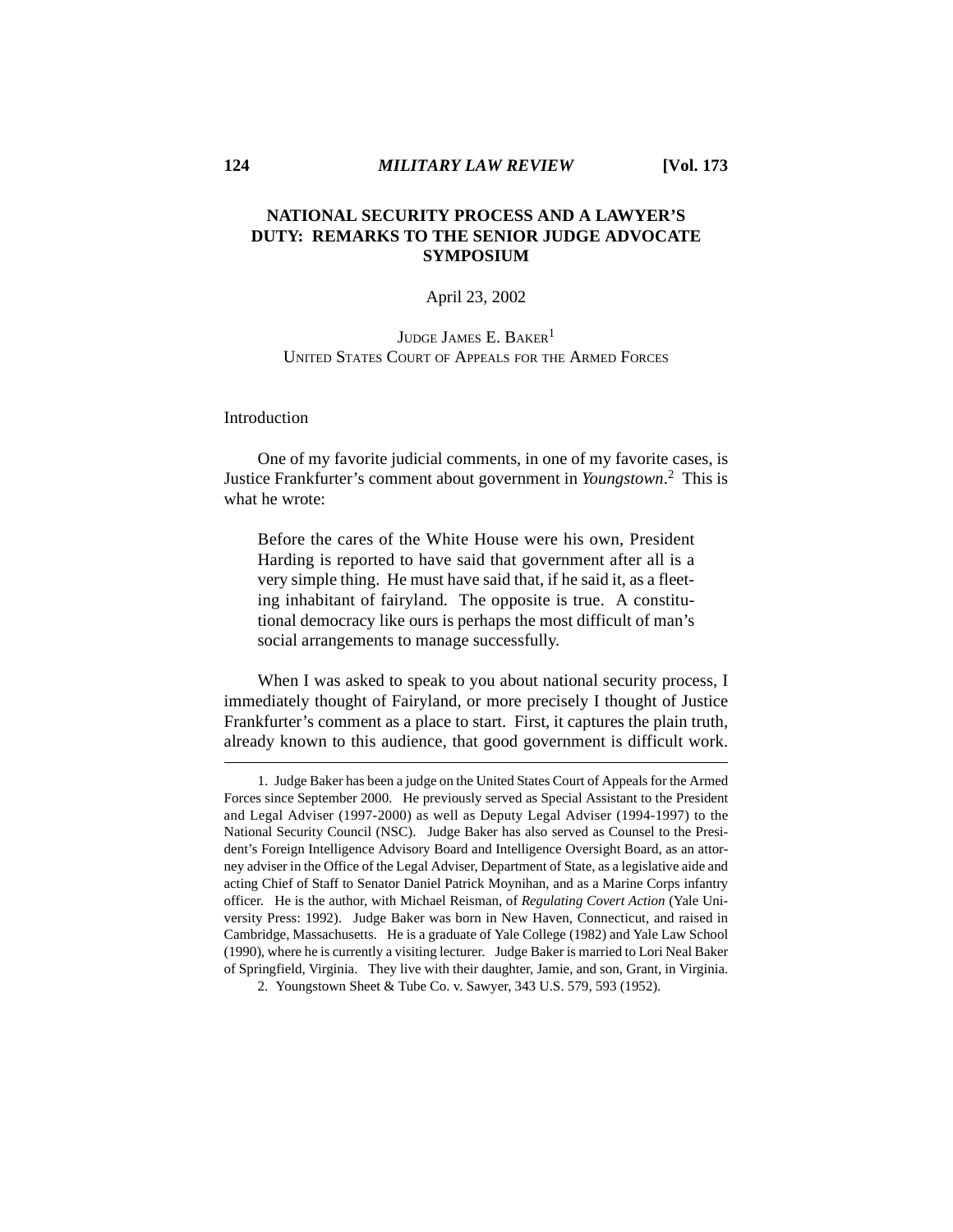This was true in 1952, and it is certainly true today, at a time when some look back to the 1950s as a time of danger, but relative simplicity.

September 11 changed so much about our lives and how we perceive national security. Harold Lasswell, in an earlier context, described the sharing of danger throughout society as the "socialization of danger,"<sup>3</sup> which he wrote was a permanent characteristic of modern violence; but not for America until September 11. The socialization of danger has made ordinary citizens participants in the national security process in a way not previously experienced. In addition, it has brought relatively unknown federal agencies, like the Federal Emergency Management Agency and the Centers for Disease Control, to the forefront of national security planning and response. And both of these occurrences have emphasized the importance of viewing terrorism and cyber security as problems requiring effective vertical and not just horizontal process.

Where most national security problems require coordination amongst federal agencies, homeland security is equally about coordination between federal, state, and local actors down to the level of first responder and the technician who spots the first medical anomaly. This vertical process will test the manner in which information is shared, resources allocated, and perhaps the level at which decisions of life and death, heretofore made by the President, are taken.

Second, Justice Frankfurter's comment suggests that government is particularly complex in a constitutional democracy. Frankfurter had in mind the interplay between constitutional branches. But constitutional democracy also means that all decisions are made according to law. And that means that sound Executive process must incorporate timely and competent legal advice. In some cases, legal review is dictated by statute, as in the case of the Foreign Intelligence Surveillance Act  $(FISA)$ ,<sup>4</sup> which requires the attorney general, or his designee, to approve requests for electronic surveillance or physical search before they are submitted to the FISA court. In other cases, the President has directed a specific process to ensure legal review in areas historically prone to peril, including certain intelligence activities. However, the majority of legal advice within the national security process is not directed, but is the product of practice, custom, and personal interchange between lawyer and client. That means that good process requires personal persuasion, presence, and value added, or

<sup>3.</sup> Harold D. Lasswell, *The Garrison State*, 46 AM. J. SOC. 459 (Jan. 1941).

<sup>4.</sup> Pub. L. No. 95-511 (1978) (codified at 50 U.S.C. §§ 1801-1829 (2000)).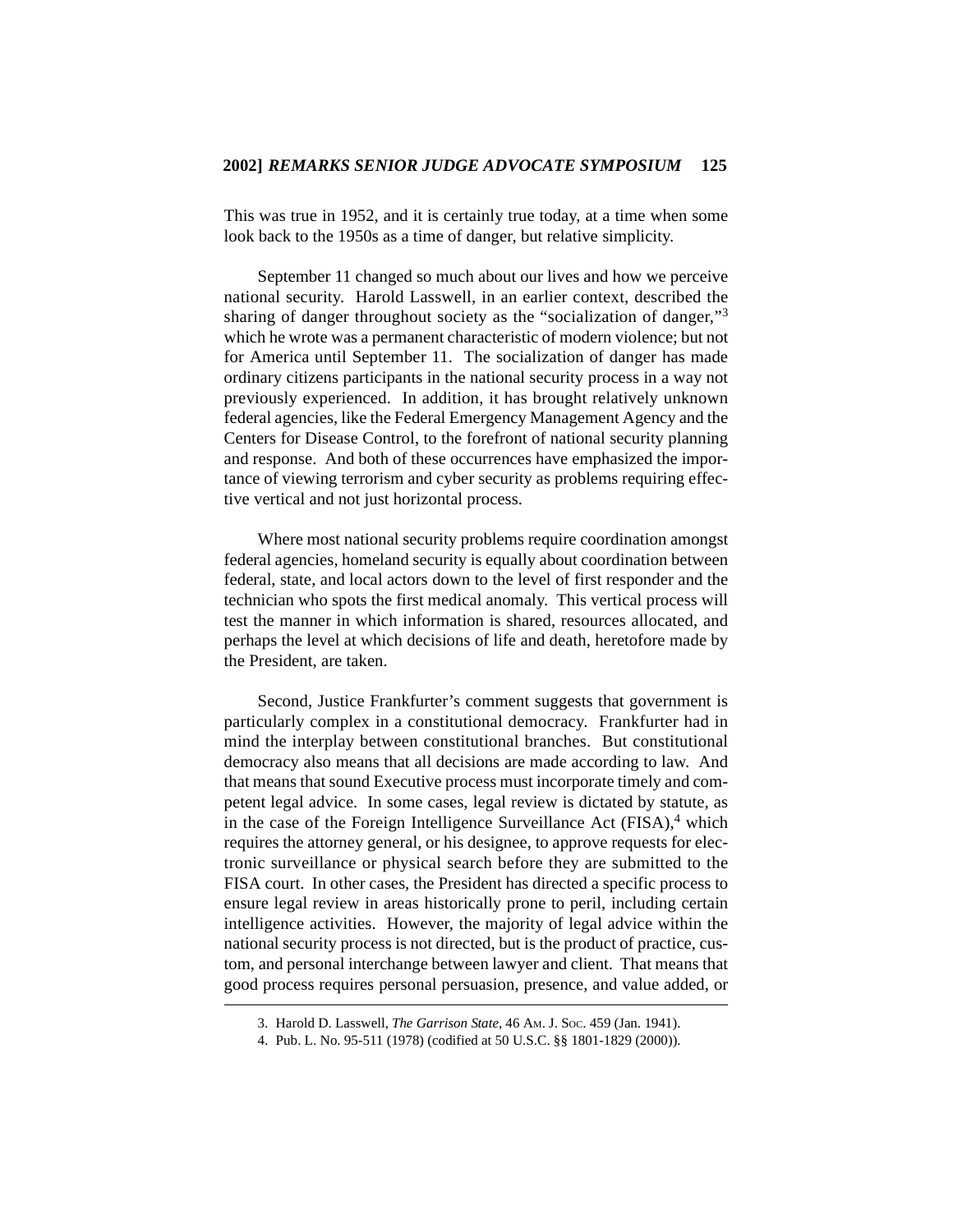the lawyer will find he or she is only contributing to decisions where legal review is mandated and then only as the last stop on the bus route. Constitutional democracy does not rest on such process.

Third, because I was asked to comment on the Kosovo air campaign as illustration, Justice Frankfurter's comment is also interesting in that it notes some skepticism as to whether President Harding actually said what he is understood to have said. After serving at the National Security Council (NSC) for seven years, I am not surprised at how often misperceptions emerge and how long they linger. With Kosovo, there remains a misperception that the President, as Commander-in-Chief, insisted upon approving all air targets. The reality was far different. Of the approximately ten thousand strike sorties against some two thousand targets during the campaign, the national security advisor and I reviewed two or three hundred individual targets, of which the president examined a subset. The President's review of targets was crisp; he would hear the descriptions, review the briefing materials, and at times raise questions. He expected issues to have been addressed before they reached him and that any still requiring resolution—perhaps those involving an ally—be quickly and clearly presented. This was not a ponderous process, but the kind of decision-making that one might expect, and that I expected, of a commander-in-chief. What made the process complicated, and sometimes dysfunctional, was not the U.S. chain of command, but the idiosyncrasies of a Northern Atlantic Treaty Organization (NATO) campaign within a framework of consensus decision-making involving nineteen democracies.

Now, while some of my NSC staff colleagues might put their version of a process talk on a single, yellow sticky, my version comes in an encyclopedic set. But you can thank Colonel [Richard] Rosen<sup>5</sup> that you are not getting that edition. I accept my temporal limitation in trying to describe a process, which depending on how you define national security, might include all aspects of our national life. Therefore, I intend to make a few comments about my prior role at the NSC, not out of any desire to tell my story to an audience too familiar with real war stories. Rather, I want to give you the context from which I draw three enduring duties of the

<sup>5.</sup> Colonel Richard D. Rosen is currently the Commandant of the U.S. Army Judge Advocate General's School, Charlottesville, Virginia.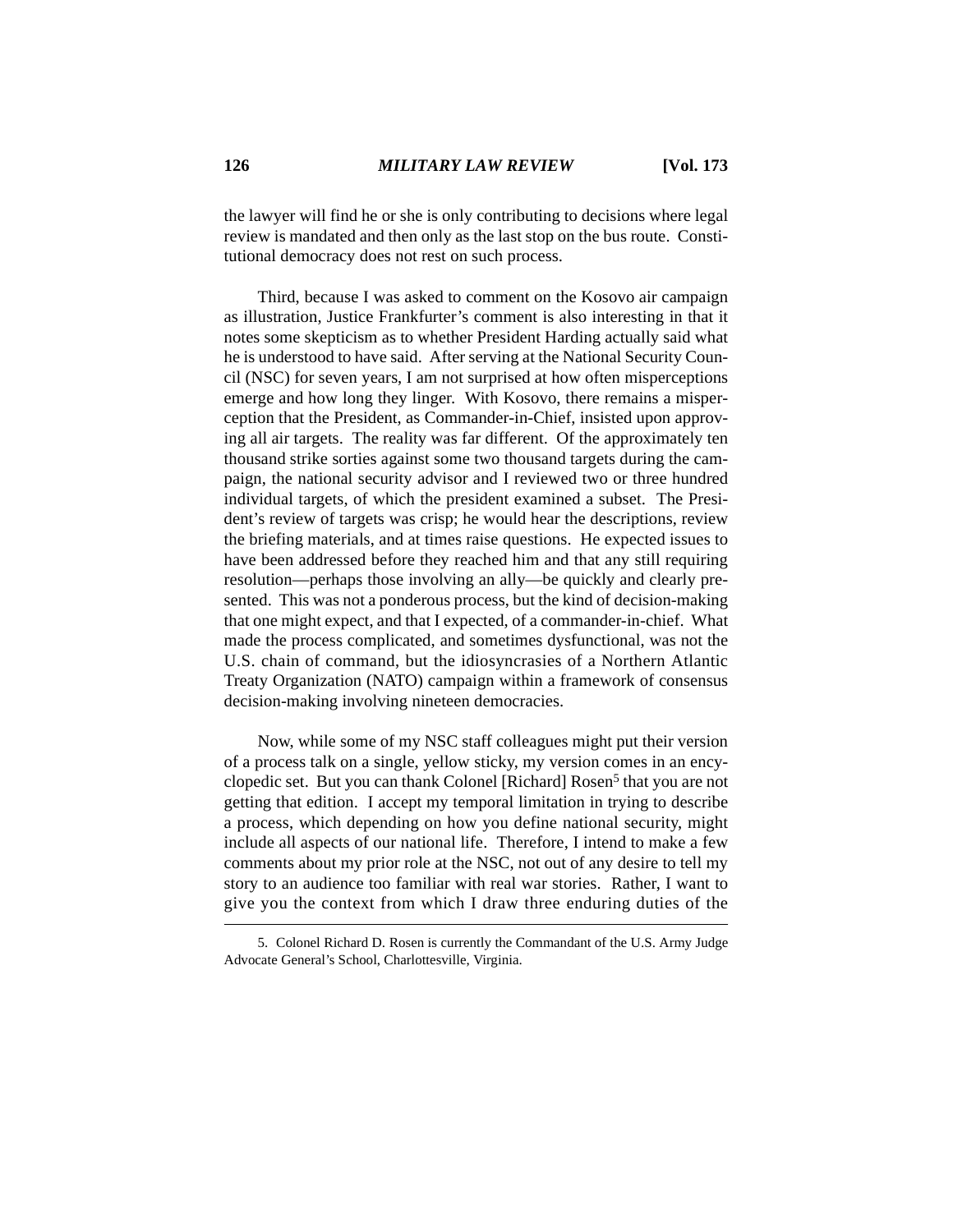national security lawyer: to uphold process, to educate, and to support and defend the Constitution.

My hope is that I will prompt you to think about what you do, how you do it, and how your work relates to the bigger picture of constitutional government, which after all is *not* "a very simple thing."

#### A. The Role of the Lawyer

Each President, agency head, and commander will adopt his or her own approach to legal advice, ranging from avoidance to active engagement. As a result, the manner in which lawyers provide their advice and at what stage of the process will vary; however, at the national level the essential participants will remain the same: the Attorney General, the Office of Legal Counsel, agency general counsel, and in areas of concern to us, the Joint Chiefs of Staff (JCS)/Legal, and the President's national security lawyers.

Traditionally, lawyers for the President have included the Counsel to the President and the NSC Legal Adviser. Practice has varied as to the relative role and weight of each and the extent to which other White House lawyers, such as the Deputy White House Counsel, are involved in national security decision-making, if at all. During my tour, the Legal Adviser reported to the National Security Adviser, and operated independent from, but in appropriate coordination with, the Counsel to the President, the President's senior legal adviser.

As NSC Legal Adviser, I performed three basic functions. First, I provided independent advice to the President, National Security Adviser, and NSC staff on all matters coming to the NSC or going to the President. Second, I served in effect as general counsel, reviewing personnel actions, responding to discovery requests, and administering the NSC's ethics program. I might note here that this program included application of the Hatch  $Act<sup>6</sup>$  prohibitions on partisan political activities by NSC staff. National security law is not all constitutional questions about use of force, but rather a relentless opportunity to apply principles of triage. One must appreciate that there is a difference between the "urgent" ethics question

<sup>6.</sup> Hatch Act Reform Amendments of 1993, 5 U.S.C. §§ 7321-7326 (2000).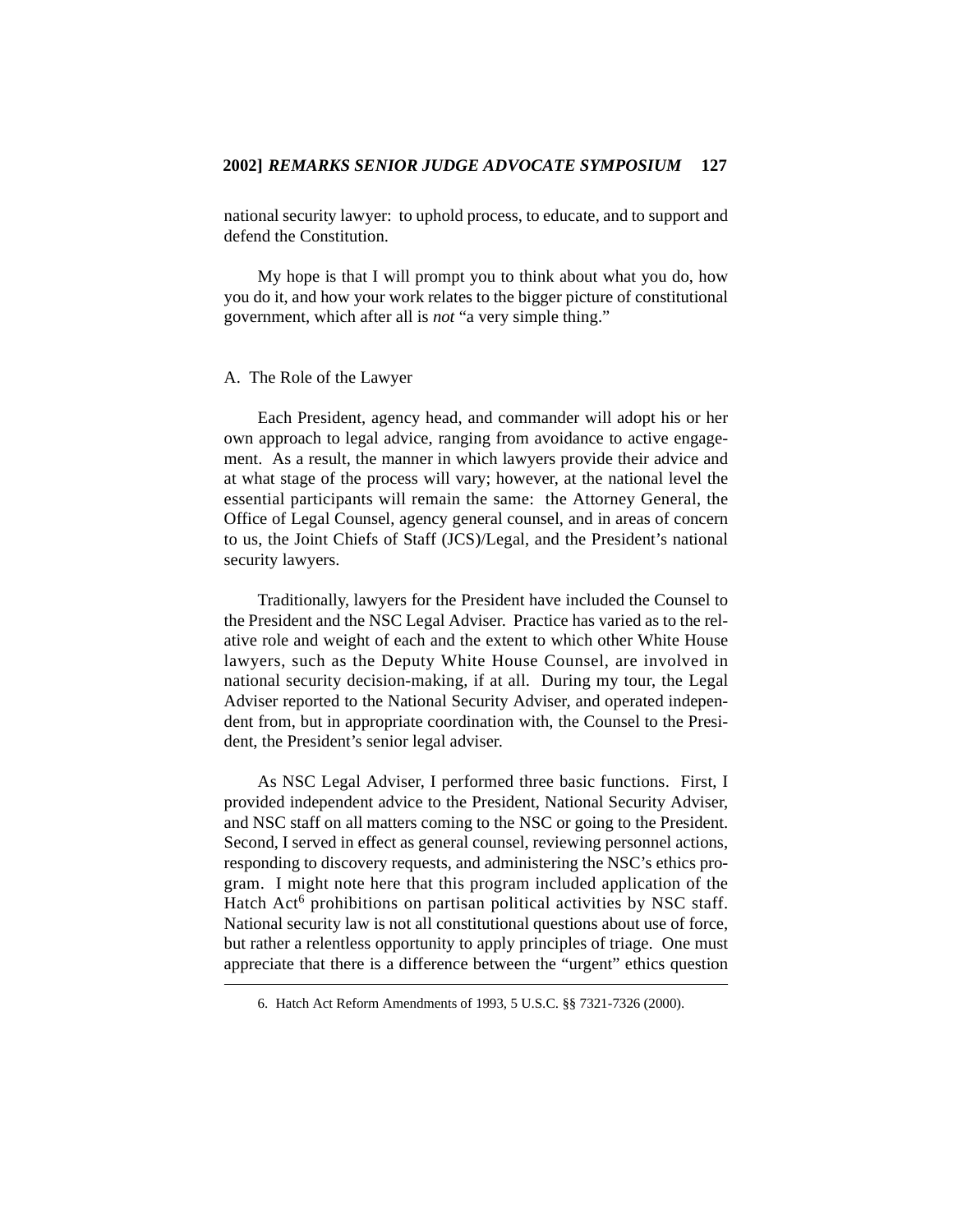about receipt of a gift and the urgent operational law question, unless the question comes from the President or National Security Advisor.

Finally, I coordinated the interagency legal process, ensuring that presidential decisions had appropriate interagency legal review and that the Principals and Deputies Committees had timely legal input. Where necessary, this was accomplished by generating interagency legal papers as background or by attending Principals and Deputies meetings to spot issues and answer questions, always with a view to honestly conveying agency positions of law, while at the same time ensuring that those positions were generated and tested on the President's timetable for decision. I learned early that if you wanted to know if the Defense Department (DOD) had authority to do something, to ask the State Department and vice versa.

The role of the Legal Adviser in this latter function has varied from administration to administration, depending on, among other factors, the personality of participants and the extent to which the office is perceived by agencies as facilitating national security process, as John Norton Moore has argued for a long time, or as a source of potential rival legal advice. I am squarely in the camp that sees the office as an important avenue by which agency counsel can provide meaningful input into presidential decision-making. In my view, NSC/Legal is the interagency legal community's best opportunity to have "eyes on" the presidential memo or meaningful input into a Principals or Deputies Committee meeting, because this is the office most likely to see all the paper flowing to the President and all the meeting agendas. It also has the focus and mission to staff problems from the ground up rather than in finished form. But whether these tasks are performed by NSC/Legal or elsewhere, it is essential that they be performed within the Executive Office of the President.

The essential skill of the national security lawyer at the NSC is the ability to spot issues, generate timely advice through consultation with the appropriate experts, and succinctly convey results to senior policy-makers without losing nuance. How to balance the inherent tension between substantive input and speed in each context is the art of performance. Knowing above all else how much you don't know is a keystone to success.

As an illustration of this process, during Kosovo, I attended Deputies and Principals meetings, often one or two a day. Afterwards, I would follow up with analysis alerting the National Security Advisor in more detail to legal rocks and shoals ahead. I would also ensure that agency general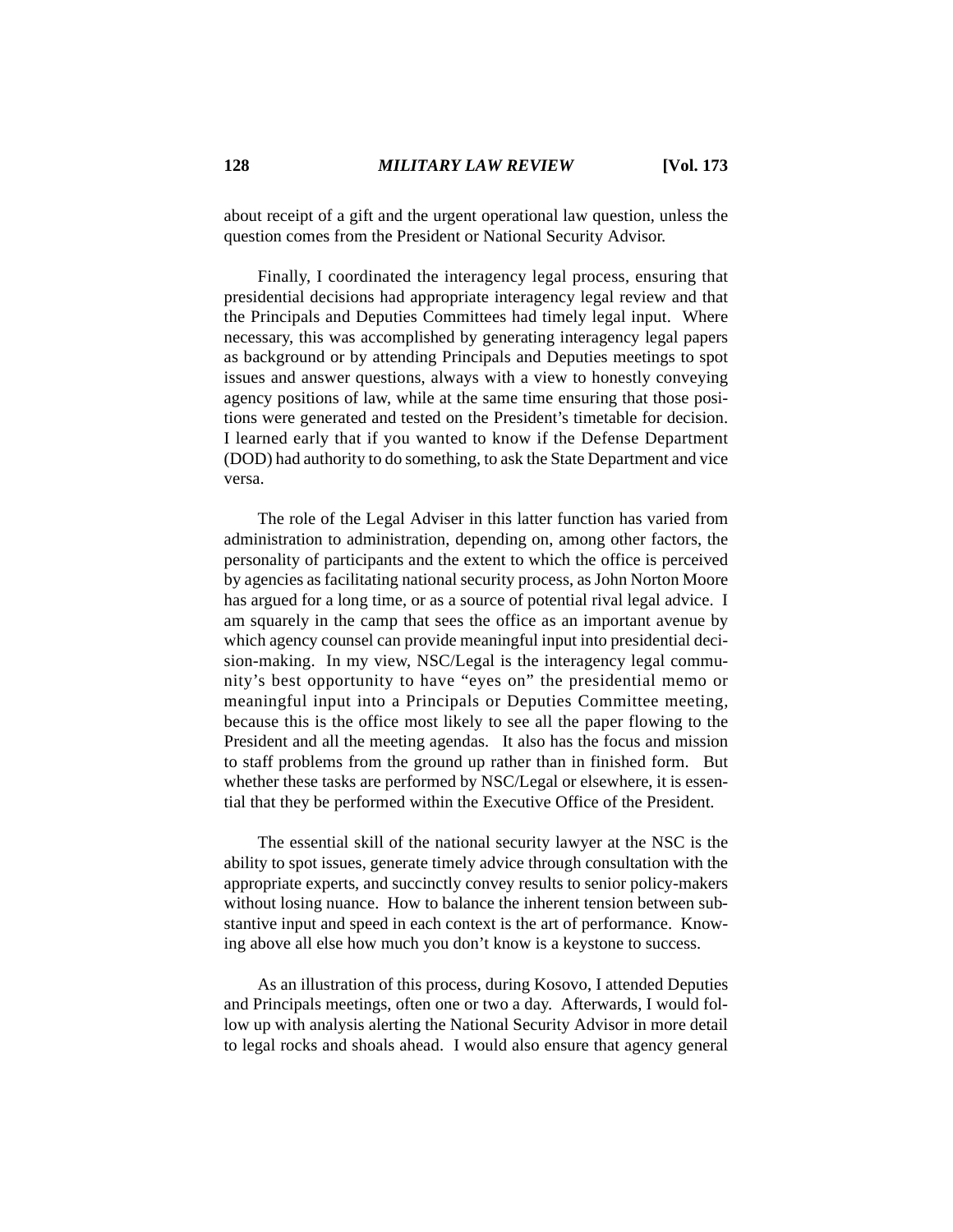counsel were aware of the issues raised relevant to their principals. On targets coming to the President for review, my critical process link was with the legal counsel to the Chairman of the Joint Chiefs, Mike Lohr, who worked in concert with the DOD general counsel. Having determined the process I thought would work best, I made sure that the National Security Advisor and the Chairman of the Joint Chiefs agreed, which ensured the full backing of the chain of command.

As the national-level military lawyer closest to the operational line, Admiral Lohr served as my primary contact, through whom I could track and review target briefs as they came to the White House from the CJCS and Secretary of Defense. This communications channel kept me ahead of, or at least even with, the operational time line, and ensured that the President, and not just the Pentagon, had the benefit of military and DOD legal expertise. It also provided for a single chain of legal communication, thereby avoiding confusion. Working together on hundreds of targets, we came to understand each other's vocabulary, tone, and expressions.

I should also point out that my earlier exposure in 1994 to Mike Lohr and Rick Rosen contributed to my judgment that a Judge Advocate should always serve in the NSC legal office. My experience was that judge advocates are terrific generalists, who are as willing to work outside their expertise as they are within it. Moreover, there was no need to explain to a judge advocate general (JAG) that work came first, every day, seven days a week. Judge advocates general understood the importance of being present when the question is asked. Decision-makers at the NSC were prepared to engage the lawyer, so long as the response was immediate. The JAGs I worked with also readily understood the importance of leaving ego at the door when coordinating (and sometimes coaxing out) agency views. At the same time, I found that military lawyers, particularly those outside of Washington, initially needed coaching on how to engage the bureaucracy both within the White House and through the interagency process. Where was the appropriate point of entry? Who could speak for an agency's legal view and when were they doing so? I sensed that the hardest adjustment was learning how much nuance to provide with advice and in what manner to provide it.

In my own case, I came to realize that perhaps my most relevant legal training had been as a Marine Corps infantry officer. Infantry officers, like other military officers, have many opportunities to make rapid decisions with incomplete information, and then be held accountable for those decisions. So, while there are lots of extremely bright lawyers, not all law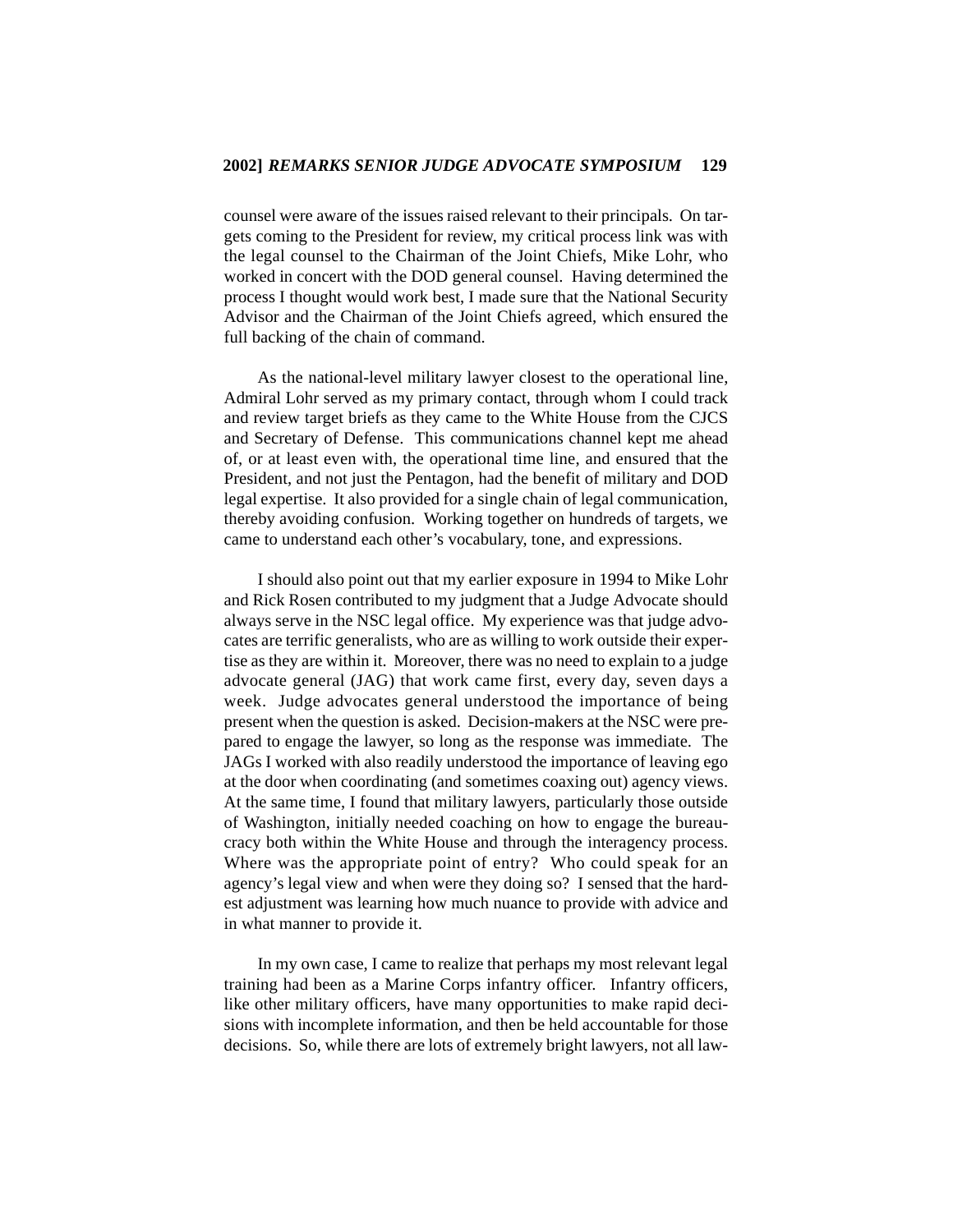yers are capable of making a decision on operational timelines. The Marine Corps also gives one the opportunity to practice endurance, an essential trait when the legal advice rendered at midnight must be as fresh and solid as that offered at 0800 in the morning.

#### B. Duties of the National Security Lawyer

It is axiomatic that the national security lawyer's duty is to guide decision-makers toward legally available options. In performing this function in a timely and meaningful manner, the lawyer provides for our physical security. In doing it faithfully, based on honest belief on the application of law, they provide for the security of our way of life, which is founded on the rule of law. The daily grind of national security legal advice, however, should not overshadow three additional and enduring responsibilities of the lawyer.

## C. Process

Lawyers are not always readily accepted into the decision-making room. This reluctance reflects concerns about secrecy, delay, and "lawyer creep" (the legal version of "mission creep," whereby one legal question becomes seventeen, requiring not one lawyer but forty-three to answer). Of course, decision-makers may also fear that the lawyer may flatly say "no" to something the policy maker wants to do.

Nonetheless, lawyers are indispensable to good process and should feel a duty to uphold good process and participate in decision-making. In any given context, the pressure of the moment may encourage short-term thinking and the adoption of process shortcuts. The lawyer alone may be sufficiently detached from the policy outcome to identify the enduring institutional consequences of a particular course of action. So too, the lawyer alone may be familiar, and may feel an obligation to be familiar, with applicable written procedures. Process is substance if it means critical actors and perspectives are omitted from the discussion table.

In my experience, good process results in better decisions. As I noted, it ensures that the correct actors are in the room, with the best information as is available at that time. It avoids oversights. In a constitutional democracy, it also helps to ensure that decisions are made in accordance with law and by those actors the people elected to make those national security deci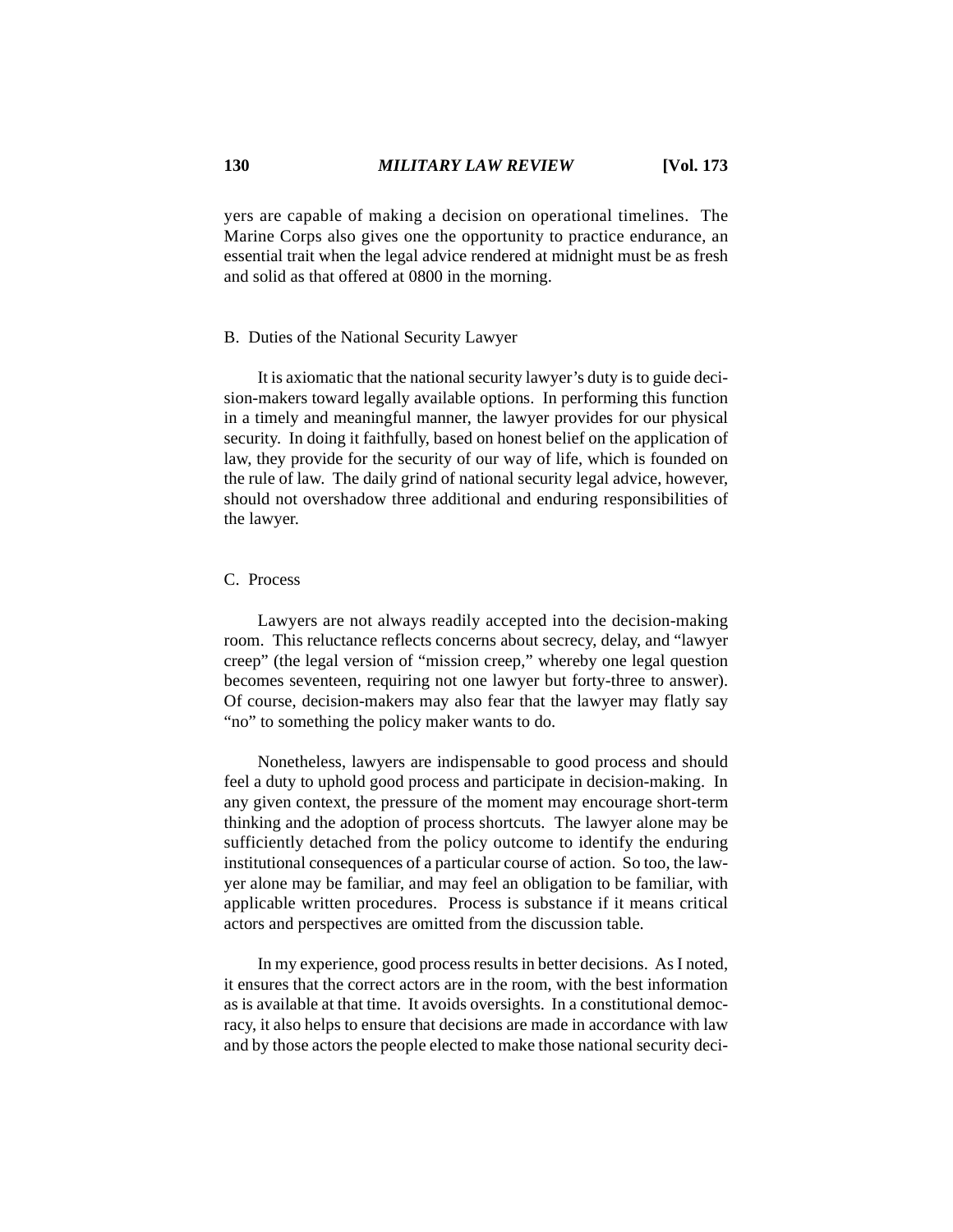sions most important to our well being. Good process also establishes accountability, which in turn improves result.

Second, process is not antithetical to timely decisions, operational timelines, or to secrecy. Process must find the right balance between speed and strength, secrecy, and input. But process can always meet deadlines. There is no excuse for shortcuts. Process can be made to work faster and smarter. By example, if legal review is warranted, the attorney general alone can review a matter and, if need be, do so while sitting next to the President in the Oval Office. The problem some policy-makers have with process is not the time it takes for good process, but the prospect of disagreement, and that can take real time to resolve.

Third, process should be contextual. The legal and policy parameters for responding to terrorism are different than those for responding to a Balkan crisis. Clandestine and remote military operations against a hidden enemy will dictate different decision processes than NATO air operations against fixed targets, as will the different political and policy parameters of both situations. One has to maintain situational awareness to find the measure of process and approval that ensures law is applied in a manner that is faithful to constitutional, statutory, and executive dictates, *and* that meets operational timelines. Therefore, there will always be some tension as to whom should see what when. But, if there is no right way to lawyer, there is a "worst way," which is to exclude lawyers from the process or for the lawyer to wait to be asked.

Finally, good process is also dependent on culture, personality, and style. The President can direct legal review of his decisions, but if a National Security Adviser is not committed to such a review, it will not occur in a meaningful manner, if at all. In short, it is not just the presence of a Legal Advisor at the NSC that will prevent an Iran/Contra, it is the presence of an [Assistant to the President for] NSA who insists on legal input in the decision-making process. And, where there is a seam in the process, the lawyer must identify it.

I was fortunate to work for national security advisors and with Chairmen of the Joint Chiefs of Staff and Secretaries of Defense that understood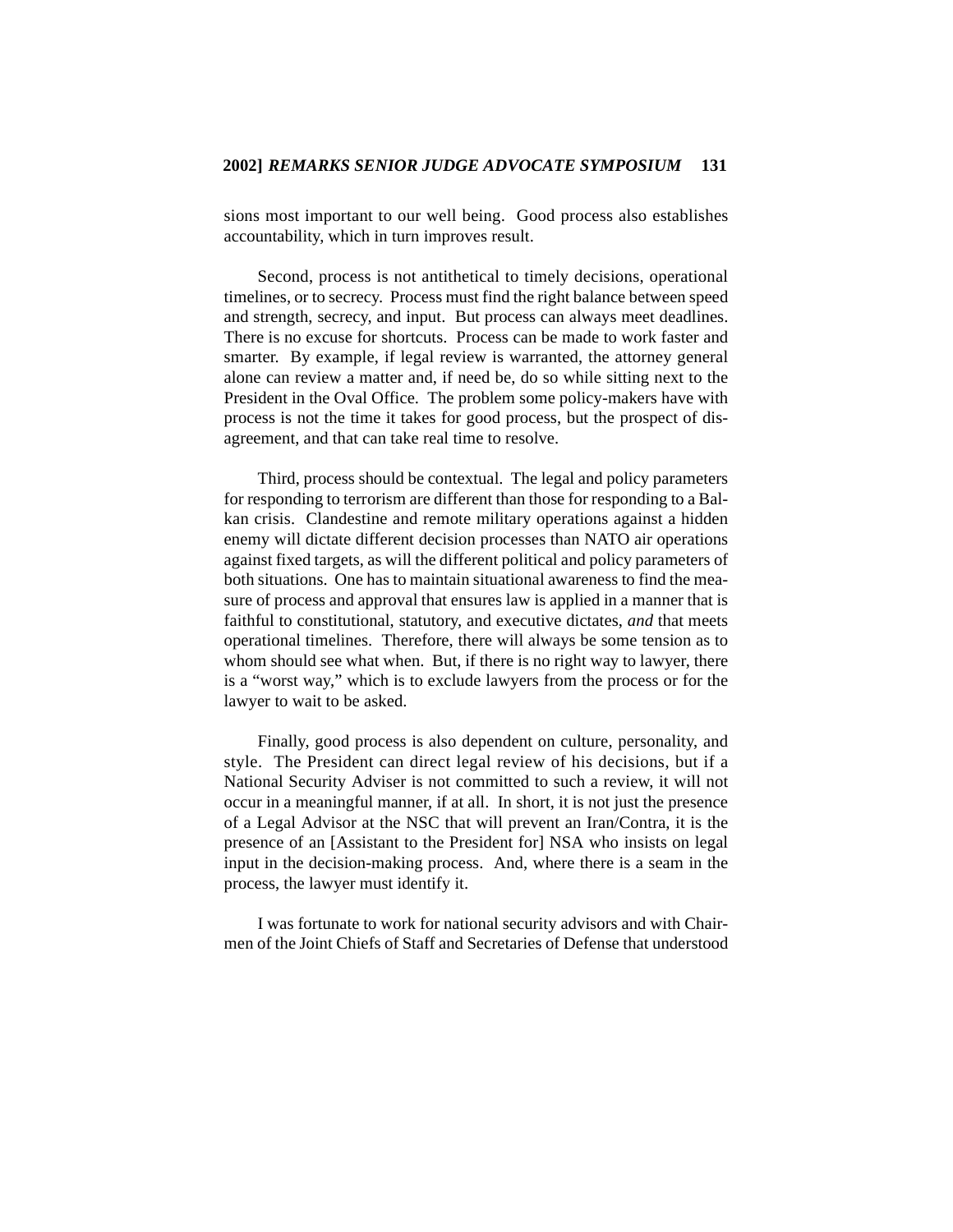this. In Mr. [Samuel R.] Berger's<sup>7</sup> words, my duty was to ensure that in doing the right thing, the United States was doing it in the right way.

### D. Educate

National security lawyers also have a duty to educate. Absent groundwork, the policy-maker may respond at the moment of crisis by seeing the law only as something that allows or does not allow the policymaker to do what he wants. Contextual advice built on a foundation already laid will be more readily absorbed and accepted. Policy-makers will internalize the parameters of the law and better understand why the law applies the way it does. A three a.m. conference call is no time to explain for the first time the overriding principles of proportionality, necessity, and discrimination in targeting. Nor will all policy makers immediately understand the sometime incongruous application of the law of armed conflict (LOAC) without some background on the Geneva Conventions and their overriding commitment to a legal and moral imperative of ensuring that force is used in the most humane and economical manner possible. Therefore, I made a point of educating on the law of armed conflict *before* (as well as during and after) the air campaign.

Advance guidance on the law of armed conflict also helps establish lines of communication and a common vocabulary of nuance between lawyer and client before the crisis. In a larger, more layered bureaucracy than the President's national security staff, where the lawyer may be less proximate to the decision-maker at time of crisis, I imagine that the teaching process is even more important. Any policy maker who hears a good LOAC brief will be sure his or her lawyer fully participates in the targeting process. In addition, the policy maker will understand in a live situation that the lawyer is applying "hard law"—specific, well established, and sanctioned—and not kibitzing on operational matters.

I say that in part because I found that some policy makers treat international law as "soft law," and domestic, particularly criminal, law as "hard law." The law of armed conflict is, of course, both. Under 18 U.S. Code § 2441, specified war crimes committed by or against Americans violate U.S. criminal law. Moreover, whether we like it or not, the law of

<sup>7.</sup> Mr. Berger was the National Security Advisor during the Clinton Administration from 1997- 2001.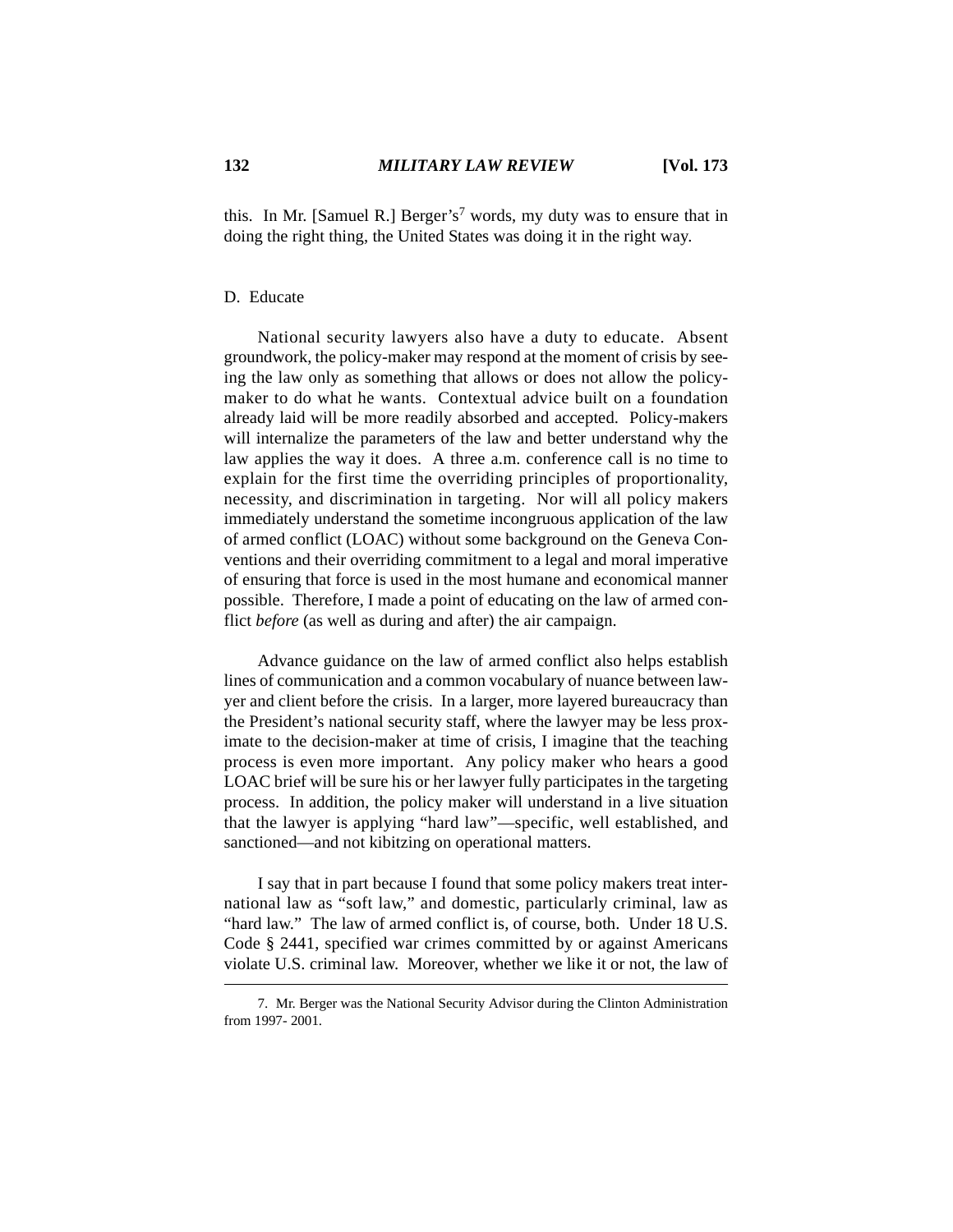armed conflict will continue to serve as one international measure by which the United States is judged.

Today, an understanding of the legal framework of homeland security is as important as understanding the law of armed conflict. And like that law, issues involving posse comitatus are hard to explain in a "yes" or "no" sentence at three in the morning.

### E. Constitution

Most importantly, lawyers must be advocates for the Constitution and not just for their clients. National security lawyers have a responsibility to teach, explain, and apply the Constitution, and turn it over to the next watch in as strong a position as they found it.

There are hard questions ahead in a time of homeland insecurity from which lawyers should not shy. Alexander Hamilton wrote in *Federalist 8*:

Safety from external danger is the most powerful director of national conduct. . . . The violent destruction of life and property incident to war, the continual effort and alarm attendant on a state of continual danger, will compel nations the most attached to liberty to resort for repose and security to institutions which have a tendency to destroy their civilian and political rights. To be more safe, they at length become willing to run the risk of being less free.<sup>8</sup>

It is the national security lawyer's task to alert policymakers to this tension. To show both sides of every coin. As Justice Jackson observed of his own government service in *Youngstown*, "the tendency is strong to emphasize transient results upon policies and lose sight of enduring consequences upon the balanced structure of our Republic."<sup>9</sup> This means not only advising the client on what legally can be done, but also on the institutional consequences of taking those actions.

This is hardest to do when lives are at stake. But, the Constitution was not designed to fail, to safeguard our security at the expense of our freedom, or celebrate freedom at the expense of security. It is designed to

<sup>8.</sup> THE FEDERALIST No. 8 (Alexander Hamilton) (Clinton Rossiter ed., 1961).

<sup>9.</sup> Youngstown Sheet & Tube Co. v. Sawyer, 343 U.S. 579, 634 (1952).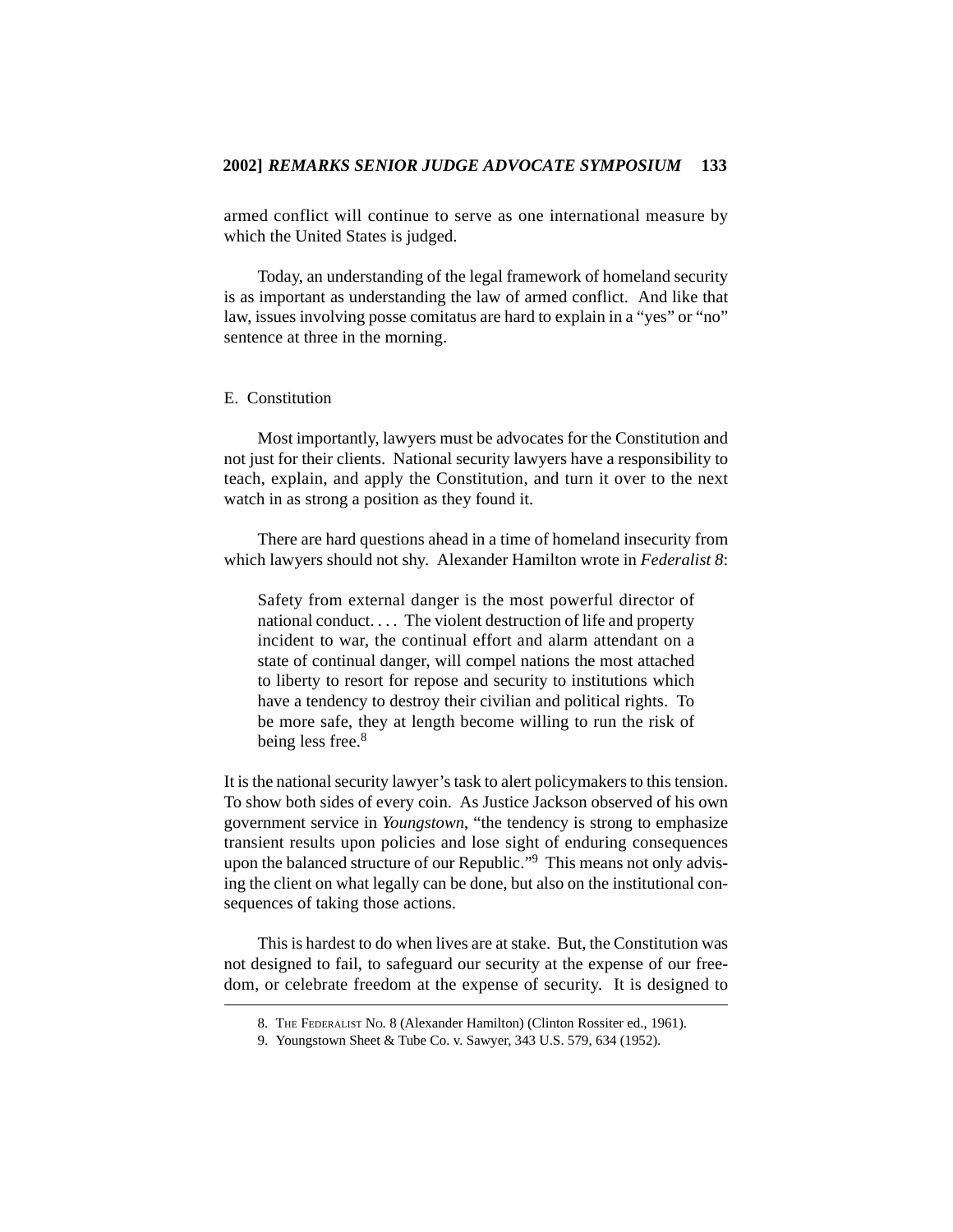underpin and protect us *and* our way of life. National security lawyers must let it do both.

It takes moral courage to participate fully and objectively as a lawyer: to say "yes," to say "no," and more often, something in between that guides. But, you cannot have law without courage. We may be a government of laws, but "laws are made by men, interpreted by men, and enforced by men, and in the continuous process, which we call government, there is continuous opportunity for the human will to assert itself."<sup>10</sup> Therefore, law depends on the morality of those who apply it. It depends on the moral courage of lawyers like you, who will raise tough questions, who dare to argue both sides of every issue, and who will insist upon being heard at the highest levels of decision-making, and ultimately, call the legal questions as they believe the Constitution dictates and not necessarily as we may want at a moment in time.

This duty should have particular resonance with military and government lawyers who have sworn to "support and defend the Constitution of the United States  $\dots$ , [and to] bear true faith and allegiance to the same."<sup>11</sup>

In 1916, President Woodrow Wilson was asked to speak to the graduating Naval Academy class on the eve of United States entry into World War I. Remarkably, he arrived without a prepared speech, which adds to the beauty and sincerity of his words. This is how he closed.

I congratulate you that you are going to live your lives under the most stimulating compulsion that any man can feel, the sense, not of private duty merely, but of public duty also. And then if you perform that duty, there is a reward awaiting you which is superior to any other reward in the world. That is the affectionate remembrance of your fellow men—their honor, their affection.12

I can think of no more important time to be a lawyer, and in particular, a national security lawyer, like you. Every day you come to work, you provide for our physical security by clearly and quickly advising the decisionmaker. And, you help to secure our way of life by upholding the rule of

<sup>10.</sup> A. WHITNEY GRISWOLD, THE BASIS OF A RULE OF LAW, LIBERAL EDUCATION AND THE DEMOCRATIC IDEAL (Yale University Press 1959).

<sup>11.</sup> U.S. Dep't of Army, Form 71, Oath of Office—Military Personnel (July 1999).

<sup>12.</sup> Woodrow Wilson, Address to Naval Academy Graduating Class (1916), *reprinted in* LEND ME YOUR EARS: GREAT SPEECHES IN HISTORY (William Safire ed., 1997).